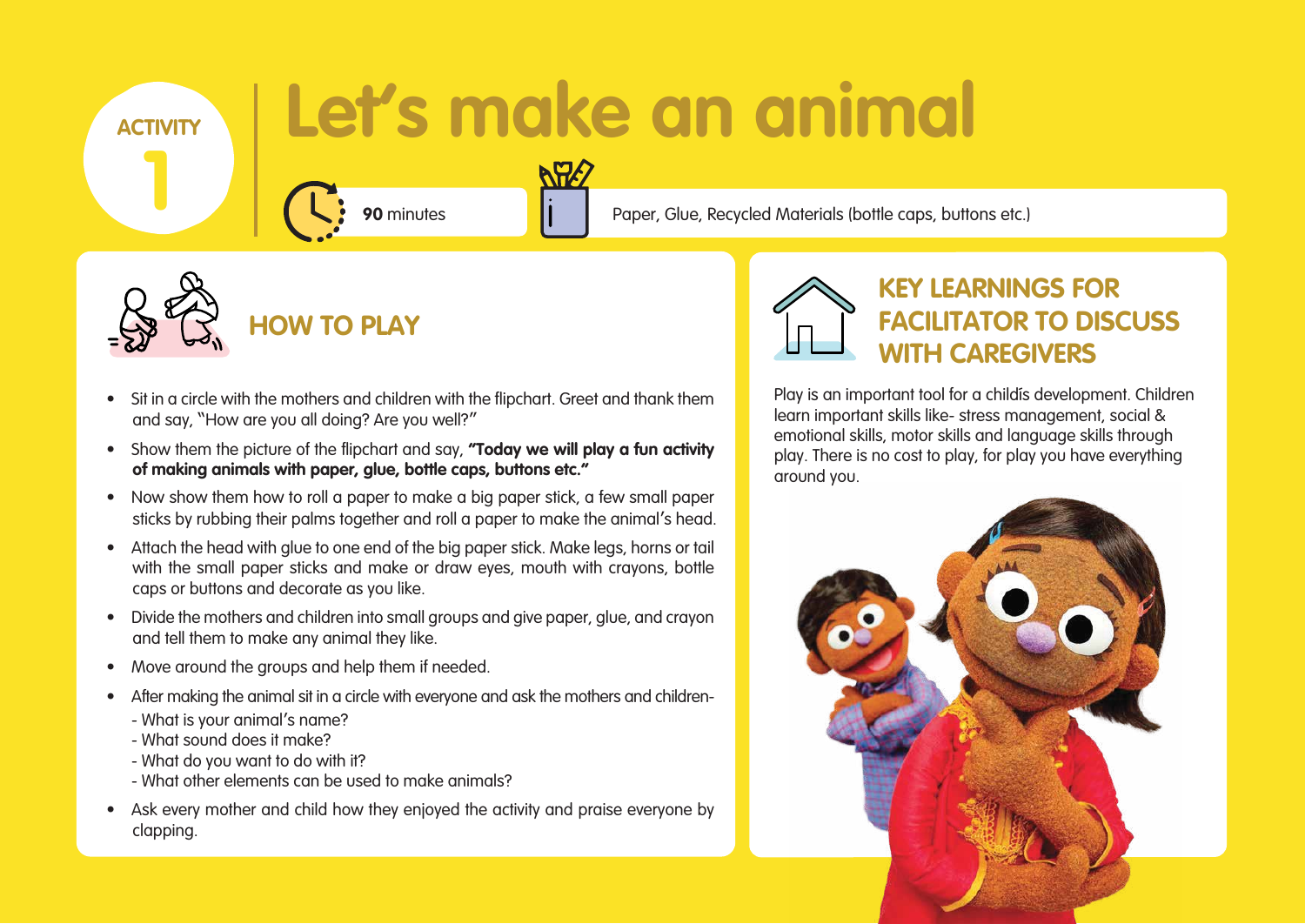- Sit in a circle with the mothers and children with the flipchart. Greet and thank them for coming to the play lab and say, "How are you all doing? Are you well?"
- Show them the picture of the flipchart and say, **"Today we will play a fun activity of pretending a journey with mat or bed sheet, socks, cloths etc."**
- Now place a mat and spread socks and cloths.
- Tell the mothers and children to sit around the mat and to imagine the cloths and socks as clouds and mountains.
- Tell them, "Imagine you and your mother are walking through a place far away, where there are clouds and mountains. In that place there are also a lot of fairies/monkeys/elephants."
- Now act and show them what a fairy/monkey/elephant does in a fun way and ask them to act in the same way.
- After the activity is over, ask the mothers and children–
	- Where did you go?
	- What did you see there?
	- Where do you want to go next?
- Ask every mother and child how they enjoyed the activity and praise everyone by clapping



### **Our Pretend Journey**

**90** minutes **Mateurial Mat or Bed Sheet, Socks, Cloths etc.** 



**HOW TO PLAY** 

### **KEY LEARNINGS FOR FACILITATOR TO DISCUSS WITH CAREGIVERS**

Children need to have playful learning opportunities every day. You are an important part of children's lives and for their development. Play with your children anywhere, anytime.



**ACTIVITY**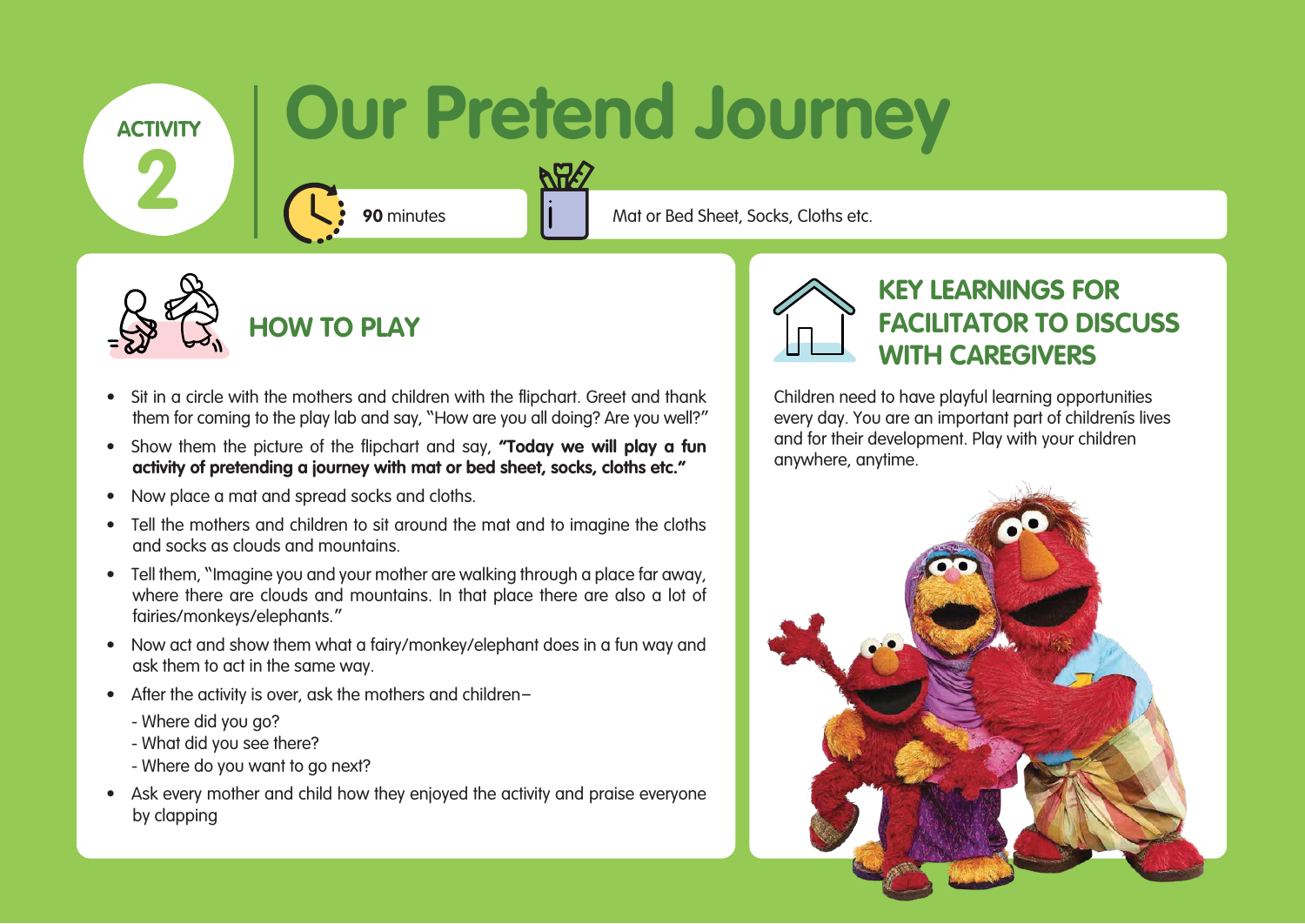- Sit in a circle with the mothers and children with the flipchart. Greet and thank them for coming and say, "How are you all doing? Are you well?"
- Show them the picture of the flipchart and say, **"Today we will play a fun activity of running a tea stall with cup-saucer set, box, pots and pan set, mat, used paper cut ups etc."**
- Now place a mat and arrange the toys like a tea stall.
- Ask a mother and child to sit in front of the stall and act like one will make and sell a cup of tea, the other will buy with paper as money and drink a cup of tea.
- Now give each mother and child a chance to act in turn and help them if needed.
- After the activity is over, ask the mothers and children
	- How do you like the game?
	- How do you like to have tea in the store?
	- What do we need to make tea
	- What is your favorite drink?
- Ask every mother and child how they enjoyed the activity and praise everyone by clapping.



### **My Tea Stall**

**90** minutes **Cup-saucer set, Box, Pots and Pan set, Mat, Used Paper Cut Ups etc.** 



**HOW TO PLAY** 

### **KEY LEARNINGS FOR FACILITATOR TO DISCUSS WITH CAREGIVERS**

Children learn important social values, sharing, caring, and respecting others through play. Involve your children in the play activities to develop social values in a safe and fun way.



**ACTIVITY**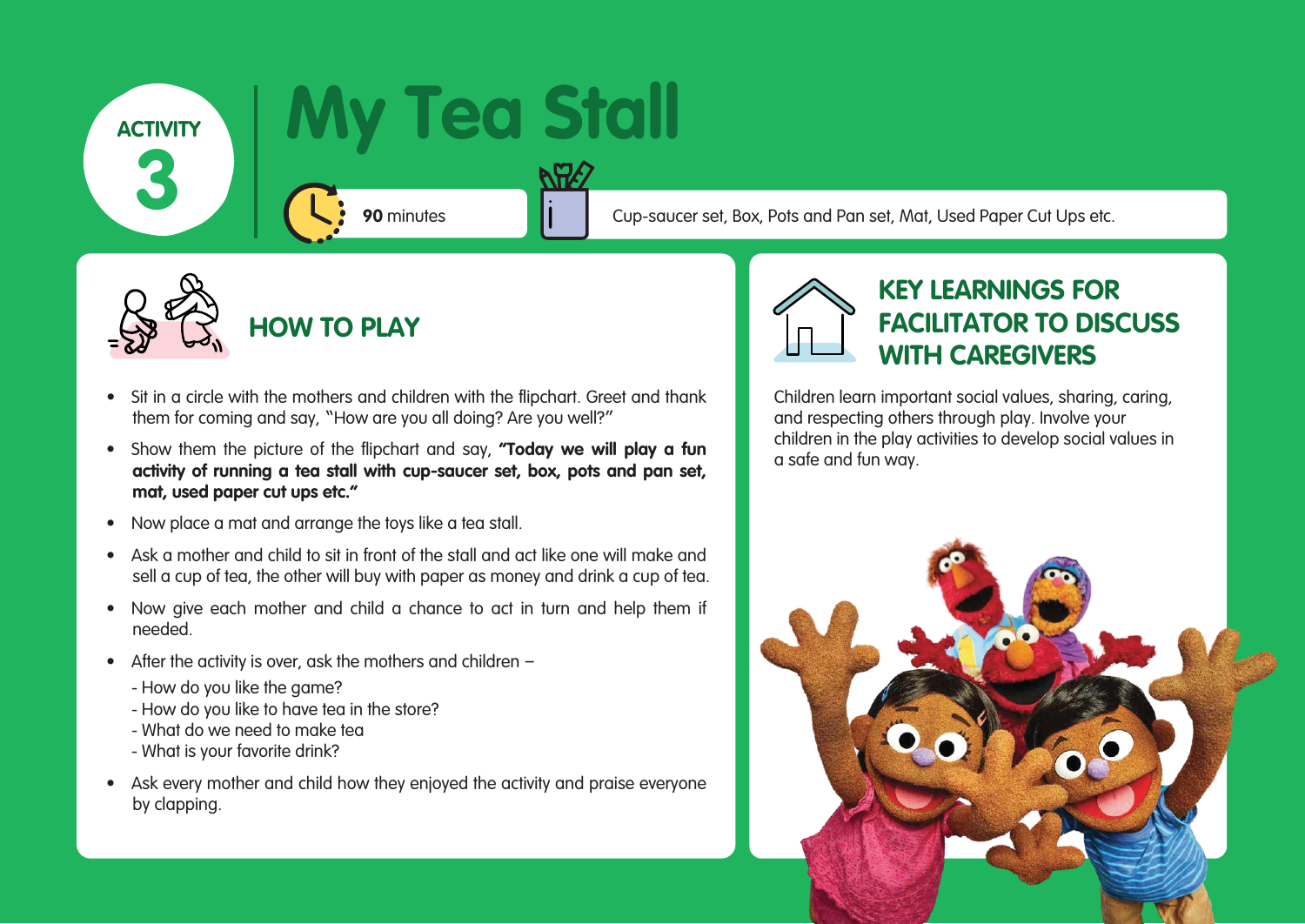- Sit in a circle with the mothers and children with the flipchart. Greet and thank them for coming to the play lab and say, "How are you all doing? Are you well?"
- Show them the picture of the flipchart and say, **"Today we will play a fun activity of hand washing by using soap, water, mug and bucket."**
- Now say the kabbya below and act like rubbing top of the hand, on the palm and between the fingers.

# **Let's Wash Our Hands**

**90** minutes **Solution Commutes** Soap, Water, Mug, Bucket.



### **HOW TO PLAY**

#### **KEY LEARNINGS FOR FACILITATOR TO DISCUSS WITH CAREGIVERS**

- In the same way do the activity few times with the mother and child.
- After the activity is over, ask the mothers and children –
	- Why did you like this kabbya?
	- Could you say any more kabbya while washing your hands?
	- When do we need to wash our hands?
	- Why washing hands is good for us?
- Ask every mother and child how they enjoyed the activity and praise everyone by clapping.



Children learn important life skills through play, such as washing hands. You can do everyday activities in a playful manner like- washing hands, singing songs/kabbya, telling stories, etc. Involve your children in the play activities in a safe and fun way.



**ACTIVITY 4**

> • Now tell everyone the kabbya and encourage them to act to wash their hands.

NHS

Sa Sa sadong kuea Lasse jaya may Lay go chin chin se Semarene e uiea de Tuppe piyo tuppe piyo Tamim sabo may may k Masse k Lasse ja jo n Hay lasse ja jo n Tuppe pio tuppe pio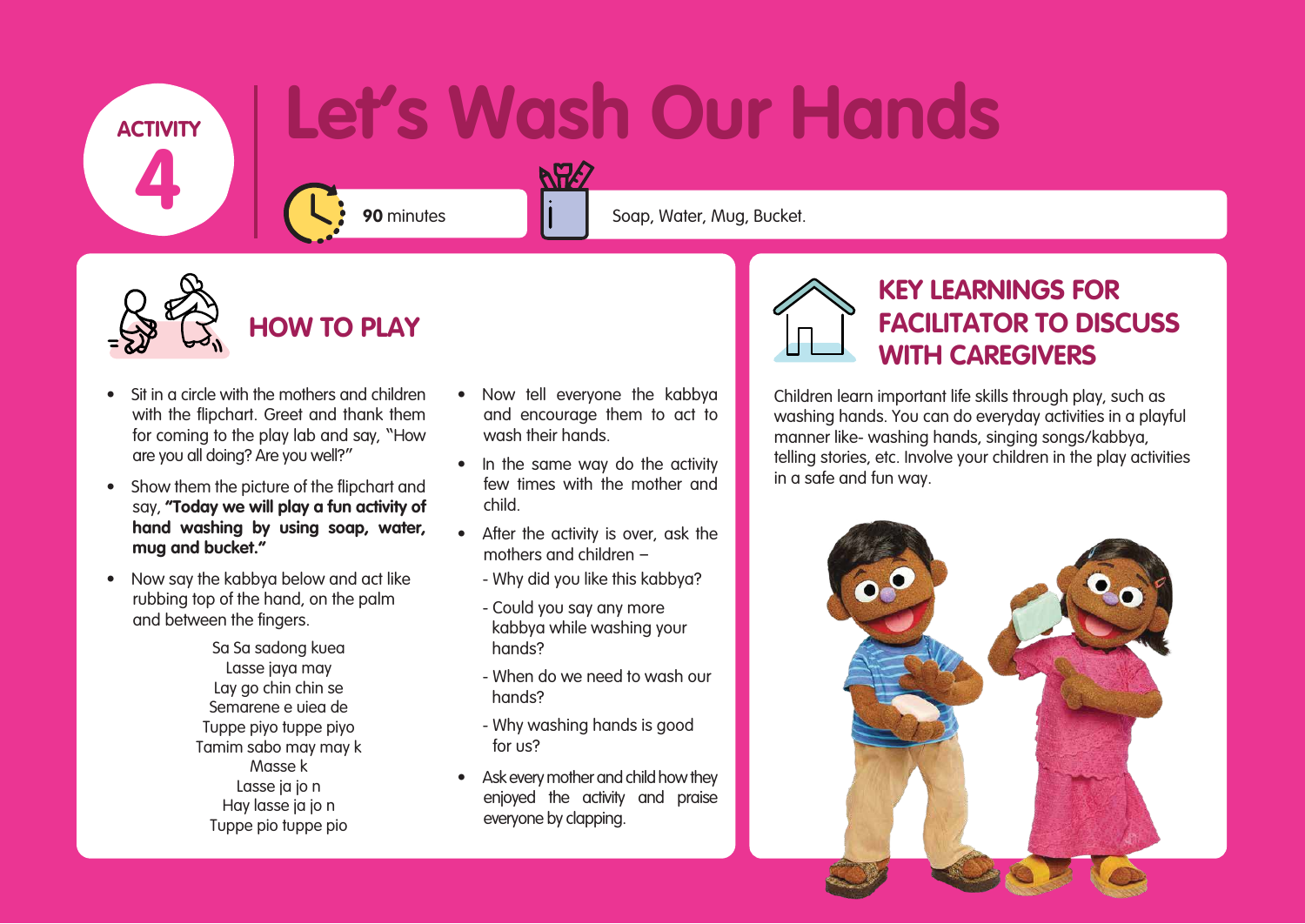- Sit in a circle with the mothers and children with the flipchart. Greet and thank them for coming and say, "How are you all doing? Are you well?"
- Show them the picture of the flipchart and say, **"Today we will play a fun activity of staying healthy with mat, clothes and doctor's kit."**
- Now place a mat and put the doctor's kit on it. Hang a rope and make a house with cloth on it.
- Ask a mother and a child to sit inside the house and tell the child to act as a doctor and the mother to act as a patient. Ask everyone else to sit beside the mother and act as a patient.
- Then ask them to act as they are doing heath test by using some tools from the doctor's kit. Encourage the mothers and children to play in turn.
- At the end of the performance, ask the mother and children
	- Why do we go to the health center?
	- How can we stay healthy?
- Ask every mother and child how they enjoyed the activity and praise everyone by clapping.



**HOW TO PLAY** 

### **KEY LEARNINGS FOR FACILITATOR TO DISCUSS WITH CAREGIVERS**

### **Let's Stay Healthy 90** minutes **Mateural Mat, Clothes, Doctor's kit. ACTIVITY 5**



Children learn important life skills through play, such as staying healthy. Play can be used as a tool for children's learning such as- visiting a medical center, taking care of their health, etc. Children can develop skills through pretend play like- visiting a health center, act like a sick person, and asking for support from the caregiver.

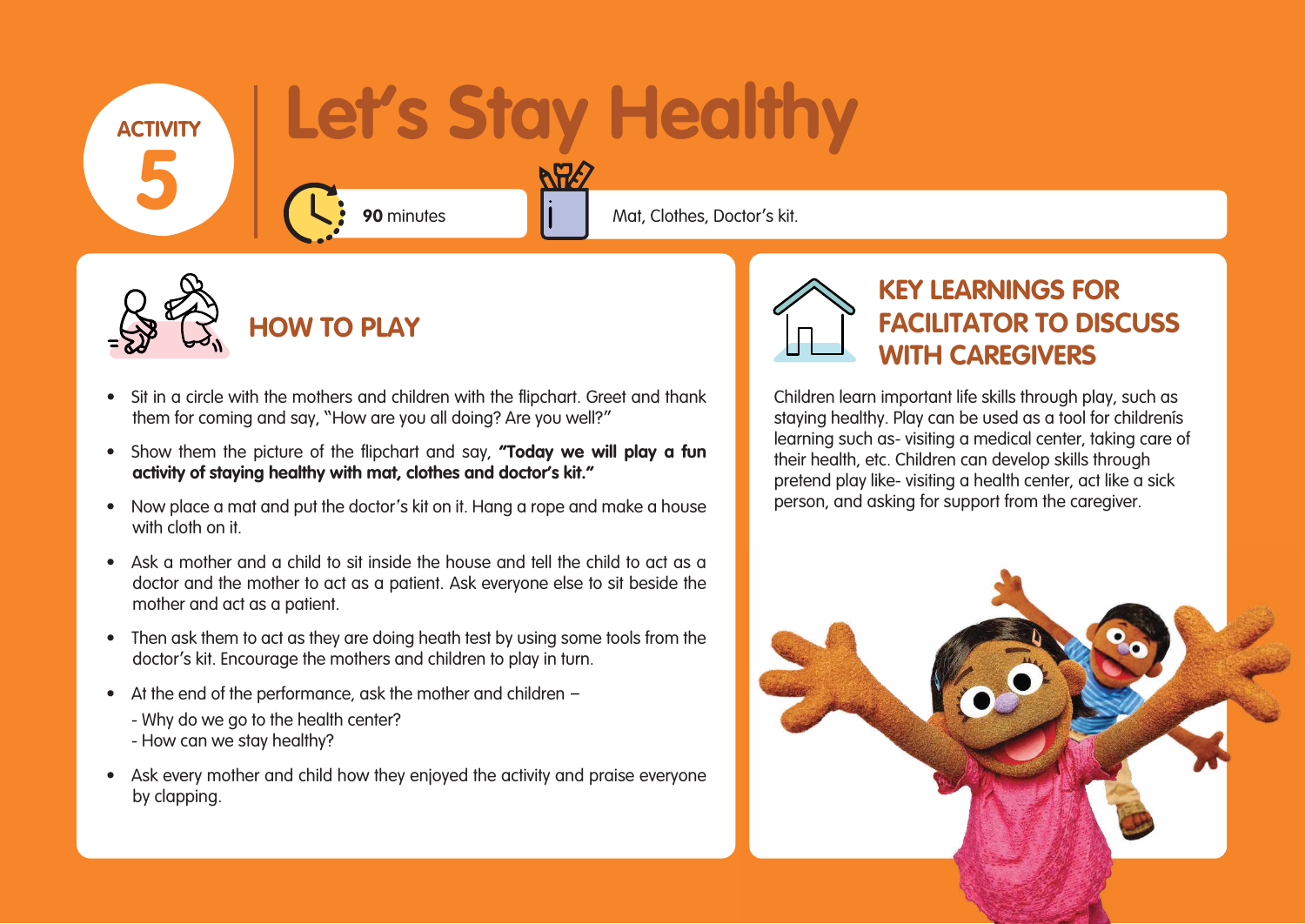- Sit in a circle with the mothers and children with the flipchart. Greet and thank them for coming and say, "How are you all doing? Are you well?"
- Show them the picture of the flipchart and say, **"Today we will play a fun activity of sorting and arranging household items from small to big."**
- Now place a mat and put some small and big things on it.
- Ask the mothers and children, 'which of these things are small and which are big?' Then sort the household items from smallest to biggest.
- Now divide the mothers and children into small groups. Give materials to each group and ask them to arrange the household items from smallest to biggest.
- Ask mom and child at the end of the game
	- How else could the household items be arranged?
	- Which of these household items do you like and why?
- Ask every mother and child how they enjoyed the activity and praise everyone by clapping.



### **Let's compare**

**90** minutes **Household items (ex: boxes, bottles, dolls, buckets, glasses or mugs etc.)** 



**HOW TO PLAY** 

### **KEY LEARNINGS FOR FACILITATOR TO DISCUSS WITH CAREGIVERS**

Children learn important math skills through play. Play can be used as a tool to develop children's math skills such as identifying shapes (like circles, squares, and triangles), count objects in your environment. Learning math skills can be fun for both boys and girls!



**ACTIVITY**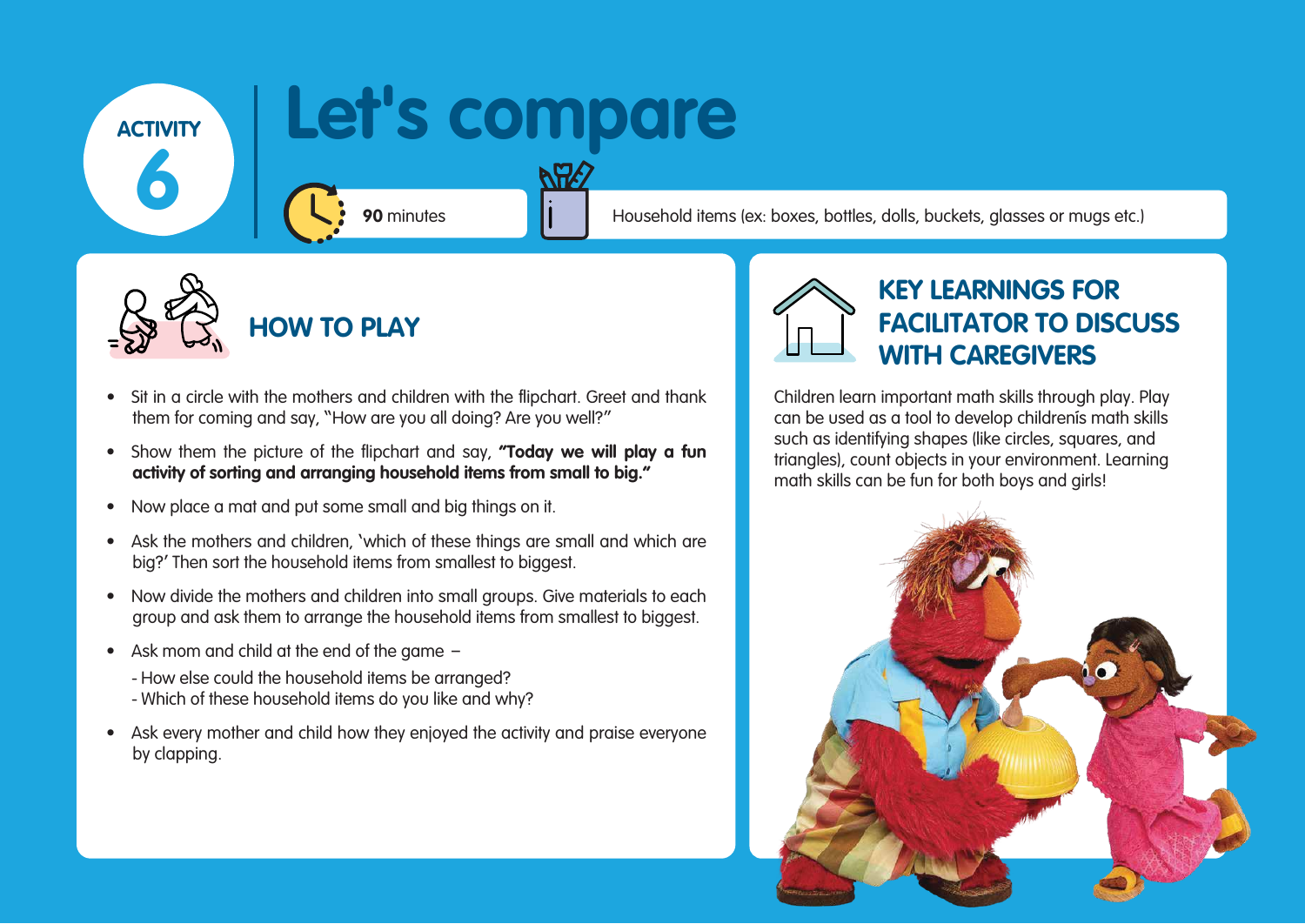- Sit in a circle with the mothers and children with the flipchart. Greet and thank them for coming and say, "How are you all doing? Are you well?"
- Show them the picture of the flipchart and say, **"Today we will play a fun activity with any object of your favorite color".**
- Place some toys of different colors in the middle of the circle and say "My favorite color is red and I like to draw a flower with it".
- Ask the mother and child next to you "What's your favorite color name and what do you like to draw with it?"
- Ask the mother and child next to you to tell their favorite color in the same way and tell them to pick a toy of that color. And ask – "If you like to draw it, which color you will use?"
- In this way all the mother and child will play in turns.
- After the activity is over, ask the mothers and children
	- What is your favorite color?
	- Why is this color your favorite?
	- What do you like to draw with this color?
- Ask every mother and child how they enjoyed the activity and praise everyone by clapping.



# **Say the Name of the Color**

**90** minutes **Any Object of Favorite Color** 



**HOW TO PLAY** 

### **KEY LEARNINGS FOR FACILITATOR TO DISCUSS WITH CAREGIVERS**

Art helps children to develop creativity skills and to learn the names of the different color. Children learn new things about themselves and the world around them through art.





**ACTIVITY 7**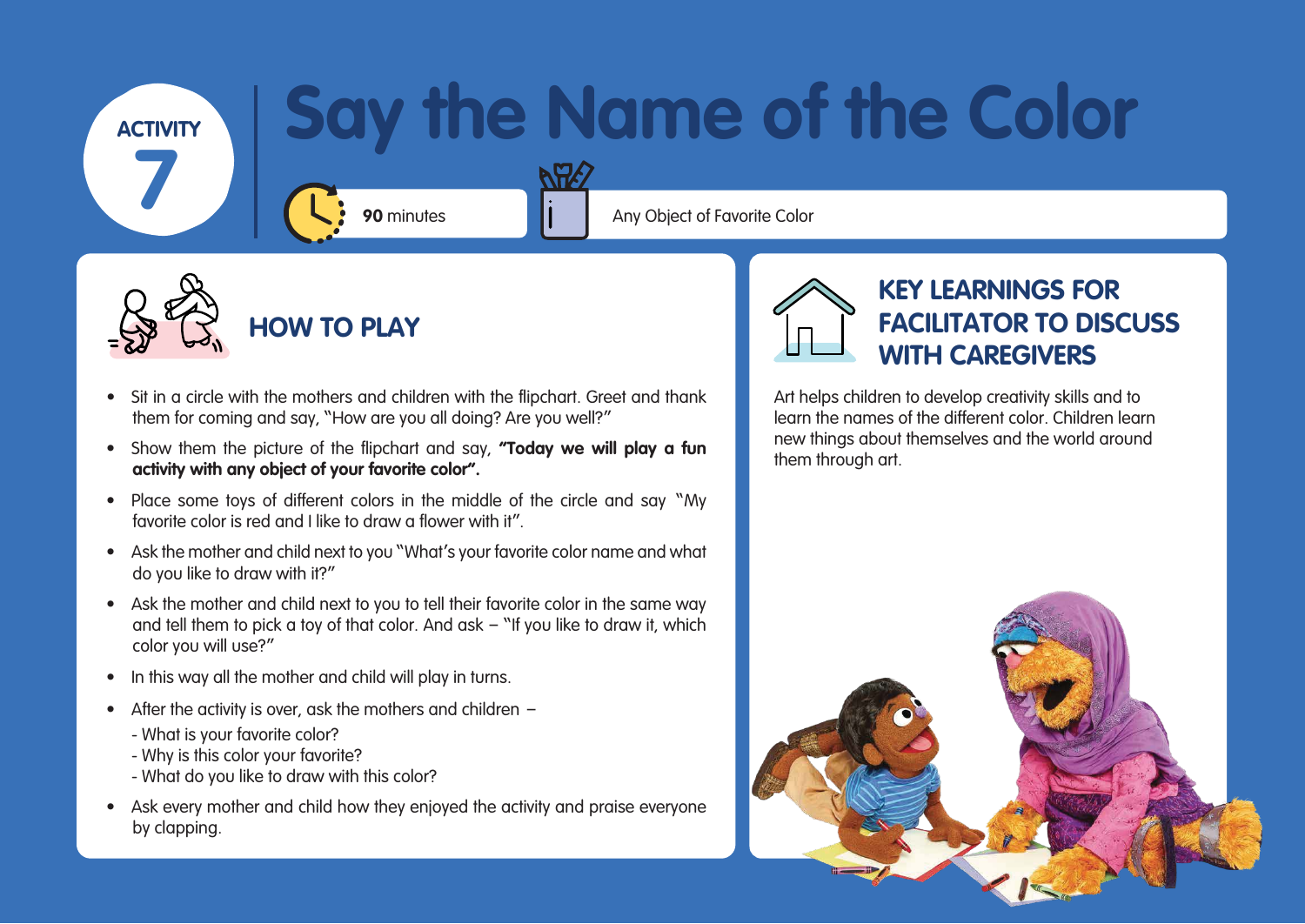- Sit in a circle with the mothers and children with the flipchart. Greet and thank them for coming and say, "How are you all doing? Are you well?"
- Show them the picture of the flipchart and say, **"Today we will play a fun activity with bowls and a small piece of stone."**
- First take three bowls and one small stone then ask a mother and child to come forward. Place the stone under a bowl and ask, "Where is the stone?"
- Now move the bowls to the right, to the middle and to the left and ask the mother and child to find out which bowl has the stone.
- Divide every mother and child into two groups and give them bowls and stone. Ask them to play in the same way.
- After the activity is over, ask the mothers and children
	- How did you remember which bowl had the stone?
	- What could we use to replace the stone?
- Ask every mother and child how they enjoyed the activity and praise everyone by clapping.



# **Let's Play and Have Fun**

**90** minutes **The Three Small Bowls and a Small Piece of Stone** 



**HOW TO PLAY** 

### **KEY LEARNINGS FOR FACILITATOR TO DISCUSS WITH CAREGIVERS**

When children play rule- based activities with friends, siblings and caregivers they develop numeracy, social- emotional, cognitive and spatial skills. They learn about sharing, taking turns and understand others perspectives.



**ACTIVITY**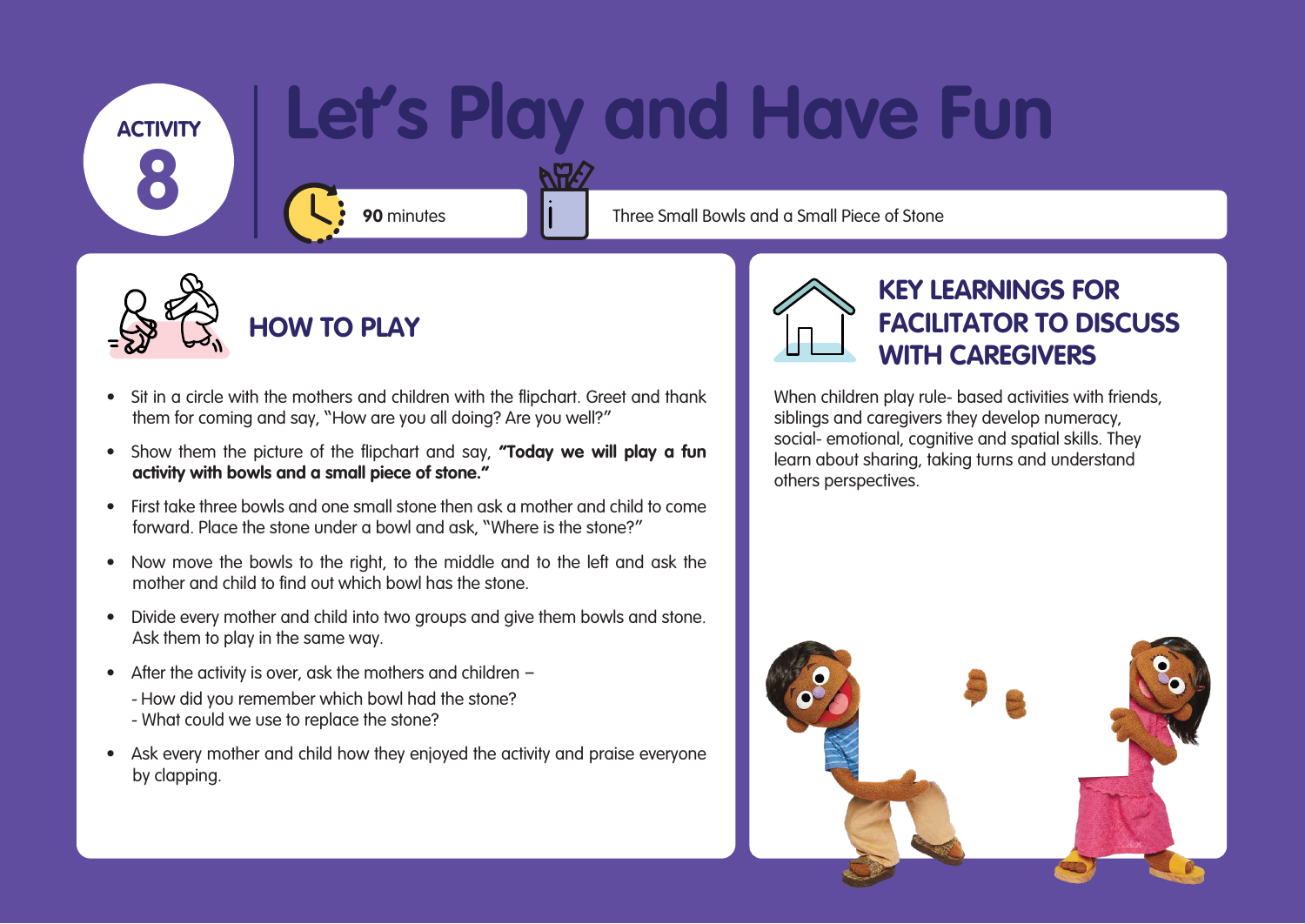### Let's Draw a Picture

RAS

**90** minutes **Sticks** and Sand/Soil



- Sit in a circle with the mothers and children with the flipchart. Greet and thank them for coming and say, "How are you all doing? Are you well?"
- Show them the picture of the flipchart and say, **"Today we will play a fun activity of drawing a picture on sand with sticks".**
- First draw a circle with a stick in the sand with lines as like a sun around it and show it to the mothers and children.
- Then draw a triangle in the sand and a square below it to make a house.
- Ask mothers and children to draw as they wish with sand and stick.
- After the activity is over, ask the mothers and children
	- How many shapes have been used in the picture?
	- Which shape is your favorite?
	- Also, what else could you draw?
- Ask every mother and child how they enjoyed the activity and praise everyone by clapping.



**HOW TO PLAY** 

### **KEY LEARNINGS FOR FACILITATOR TO DISCUSS WITH CAREGIVERS**

Children develop important math skill through Art. Children learn new things, express their emotion and try activities in different ways to support their creative development.



**ACTIVITY**